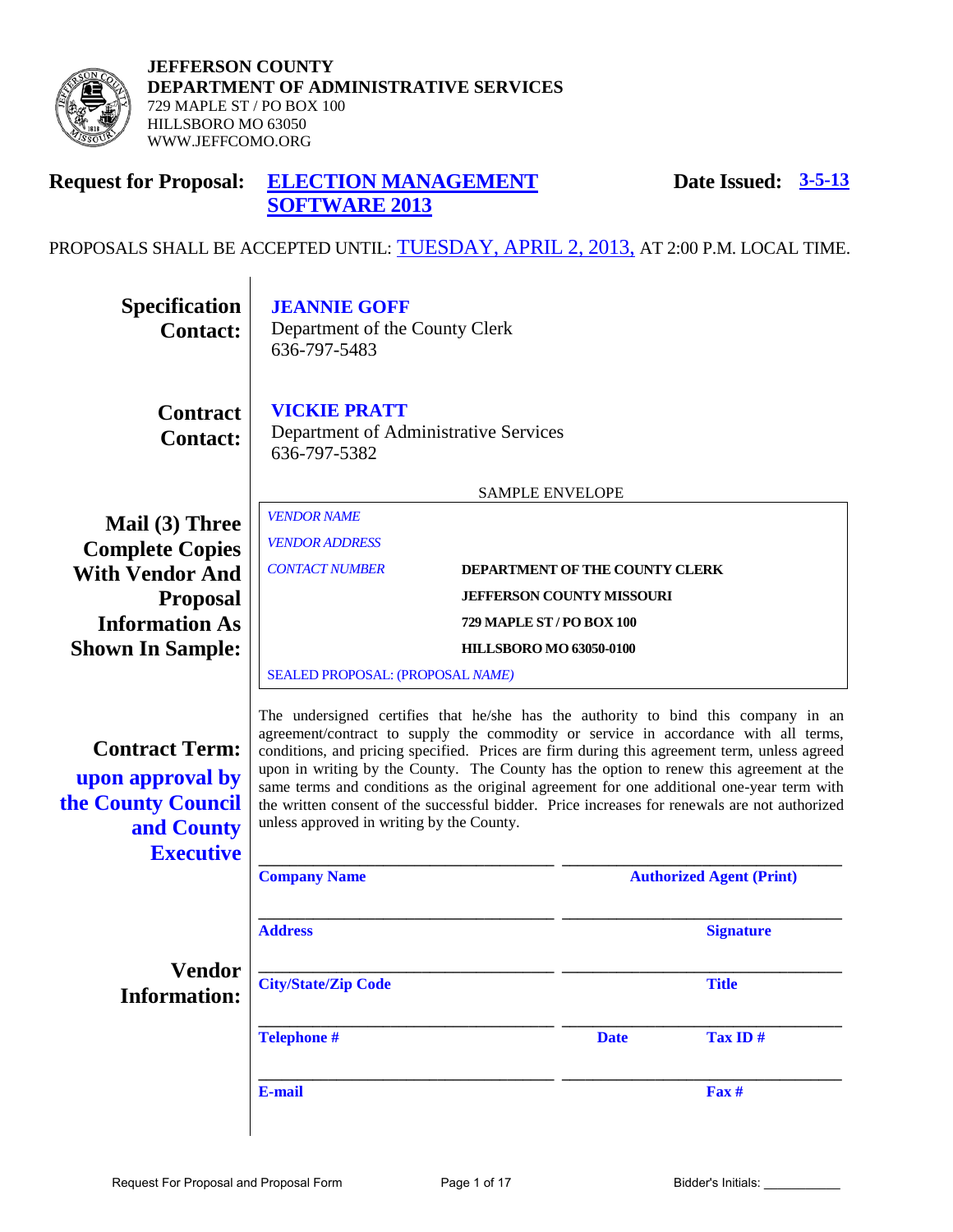# **TABLE OF CONTENTS:**

| <b>Legal Notice and Request for Proposal</b> | Page 1  |
|----------------------------------------------|---------|
| <b>Table of Contents</b>                     | Page 2  |
| <b>Proposal Requirements</b>                 | Page 3  |
| <b>Proposal Form and Contract</b>            | Page 5  |
| <b>Affidavit</b>                             | Page 8  |
| <b>Specifications</b>                        | Page 10 |
| <b>Exceptions to Proposal</b>                | Page 10 |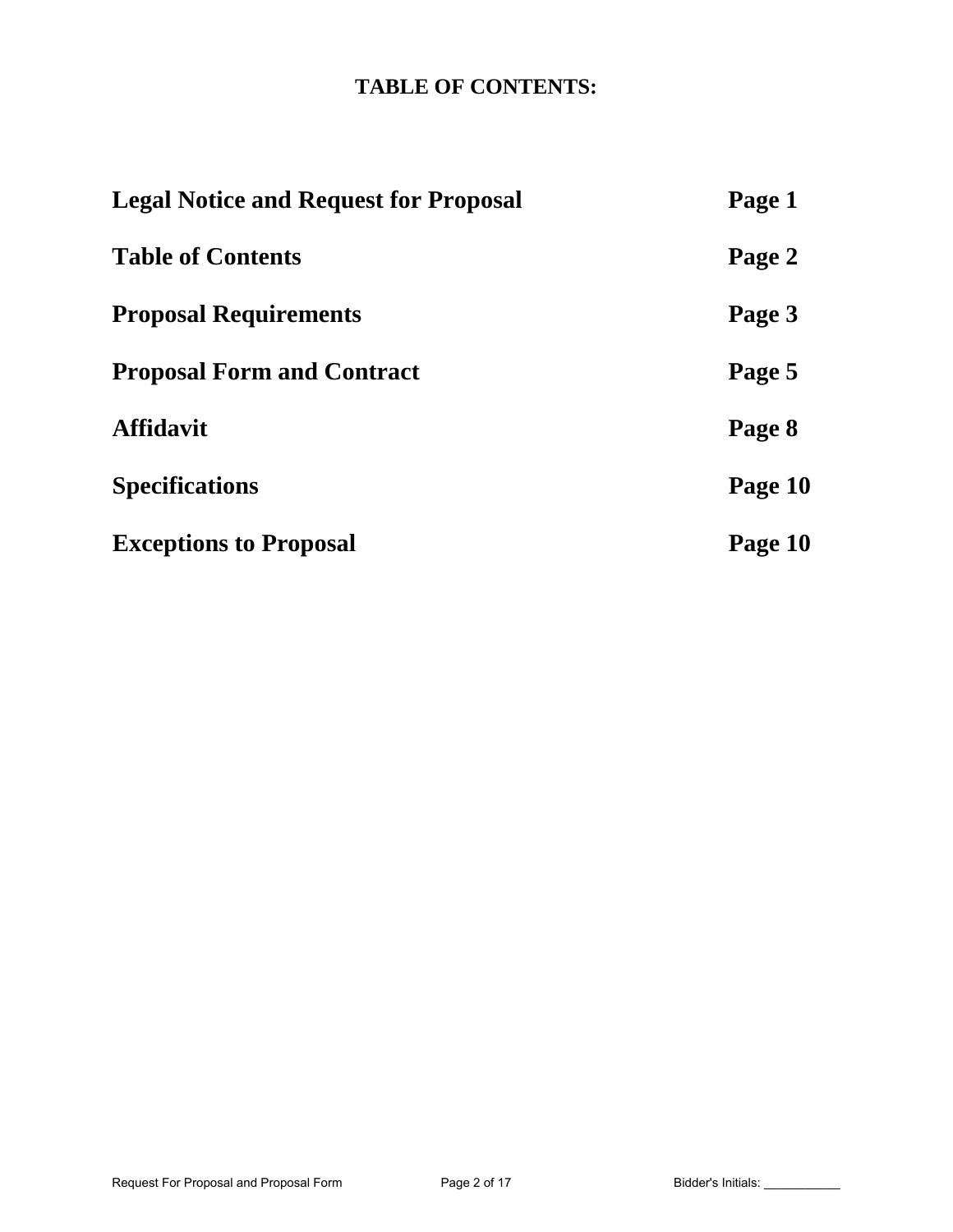## **PROPOSAL REQUIREMENTS**

#### **A. PROPOSAL SUBMISSION:**

Submit proposal form in triplicate (three copies) with specification pages, if applicable. No facsimile or electronic proposals shall be accepted and shall be rejected. A fully executed Affidavit is required by Section 285.530 RSMo and shall be submitted with the proposal form. A copy of the Affidavit is attached hereto. Failure to execute the Affidavit shall result in the proposal being rejected. Vendor shall comply with the requirements of Sections 285.525 to 285.555 of the Revised Statutes of the State of Missouri. If any part of the work is subcontracted, each subcontractor shall comply with the same requirements of this specification. No contractor shall knowingly employ, hire for employment, or continue to employ an unauthorized alien to perform work within the State of Missouri. Vendor and any of its subcontractors, shall, by sworn affidavit and provision of documentation, affirm their enrollment and participation in a federal work authorization program with respect to the employees working in connection with the contracted services. Vendor and its subcontractors shall also sign an affidavit affirming that they do not knowingly employ any person who is an unauthorized alien. Prevailing Wage

Vendor and its subcontractors shall pay not less than the prevailing hourly rates of wages, as determined by the Labor and Industrial Relations Commission of Missouri. Vendor shall abide by the most current Annual Wage Order published by the Missouri Department of Labor and Industrial Relations or other similar resources and publications.

#### **B. BASIS OF PROPOSAL AWARD:**

Award may be made on an item-by-item basis to the lowest and best proposals or award may be made to the lowest and best proposal total, whichever is in the best interest of the County. County may reject any or all proposals for any reason and may waive any informality. Proposals submitted from a Missouri State Contract shall include a copy of the State Contract with the proposal.

It is further agreed that the Contract shall not be valid and binding upon the County until approved by the County Counselor, as to legal form and is subject to the Ordinances, Resolutions and Orders of Jefferson County, Missouri, and State and Federal Law. If no proposal or proposals have been awarded by the County Council within forty-five (45) days following the opening of the proposal then all proposals will be deemed rejected.

#### **C. PROPOSAL PREPARATION:**

- 1. Vendors are responsible for examination of drawings, specifications, schedules and instructions.
- 2. Each Vendor shall furnish the information required by the invitation. The vendor shall sign all required documents. All deletions and erasures shall be initialed
- 3. Alternate proposals for supplies or services other than specified shall not be considered unless authorized by invitation.
- 4. Vendor shall state a definite time for delivery of goods or for performance of services unless otherwise specified in the Request for Proposal.
- 5. When specified, samples must be timely submitted and at no expense to the County.
- 6. Failure to adhere to all requirements may result in the response being disqualified as non-responsive.

#### **D. MODIFICATION OR WITHDRAWAL OF PROPOSALS:**

Proposals may be modified or withdrawn prior to the exact hour and date specified for receipt of proposals, provided the modification or withdrawal is in writing and is delivered in the same manner as a proposal submission.

#### **E. LATE PROPOSALS:**

It is the responsibility of the vendor to deliver his proposal or proposal modification on or before the date and time of the proposal closing to the Department of the County Clerk of Jefferson County. Proposals received late will be rejected and returned unopened to the vendor.

#### **F. PROPOSAL DEPOSITS:**

Proposal Deposits are not required unless specified in the Specifications.

#### **G. MATERIAL AVAILABILITY:**

Vendors must accept responsibility for verification of material availability, product schedules and other pertinent data prior to submission of proposal and delivery time. It is the responsibility of the vendor to notify the County immediately if the materials specified are discontinued, replaced, or not available for an extended period of time. All materials ordered by the County, shall be as needed. A sample of materials may be requested.

## **H. ALTERNATE PROPOSALS:**

Where required, vendors must submit complete specifications on all alternate proposals with the proposal form. Alternate proposals without complete specifications may be rejected. Alternate proposals and exceptions to proposal clauses must be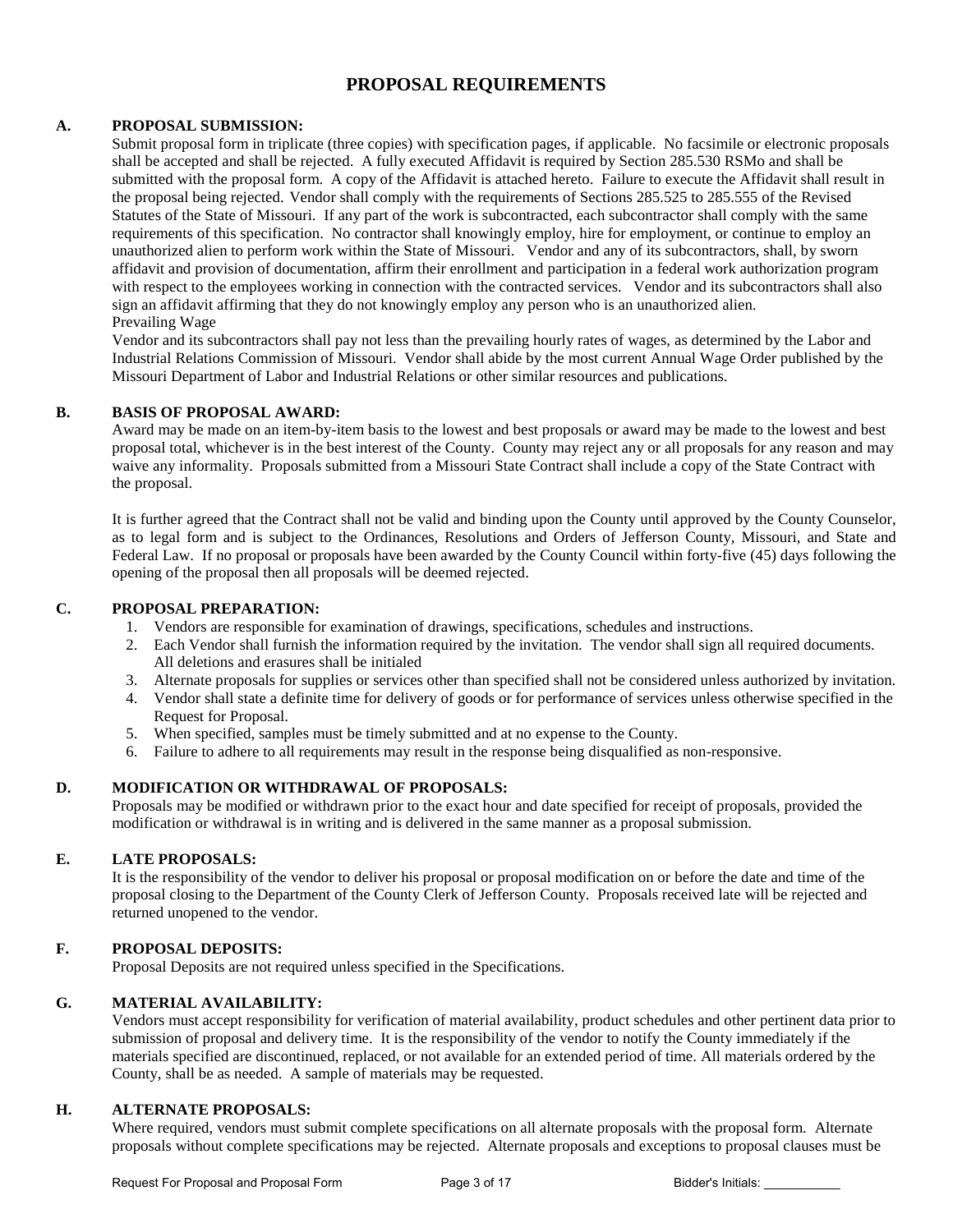clearly noted on the proposal form. The County may accept or reject alternate proposals; whatever is most advantageous to the County.

#### **I. INCORPORATION OF DOCUMENTS:**

The terms of the proposal invitation, proposal specifications, proposal form are incorporated into the contract as if fully setout therein.

#### **J ADDENDA:**

Addenda to proposal specifications are incorporated by reference as if fully setout herein. It is the responsibility of the vendor to insure and verify that they are in receipt of and completed all attached addenda's prior to submission of proposal forms. Verification is made by contacting the Department of Administrative Services or by reviewing the County Web Site. [\(www.jeffcomo.org\)](http://www.jeffcomo.org/).

#### **K**. **INSURANCE:**

 The Vendor/Contractor shall purchase and maintain insurance with an insurance company licensed to do business in the State of Missouri or in the state where the vendor is incorporated or otherwise licensed to do business and which shall remain, at all times during the term of any contract with the County, in full force and effect. Preference will be given to a Vendor/Contractor who provides insurance with an insurance company licensed to do business in the State of Missouri, but in any event said Vendor/Contractor shall provide said insurance at it's own expense. Such insurance shall be provided as will protect the Vendor/Contractor from claims which may arise out of or result from the Vendor/Contractor's execution of the work, whether such execution be by himself, his employees, agents, or by anyone for whose acts any of them may be liable. If any such work covered by the Contract is to be performed on County owned or leased premises, the Vendor agrees to carry liability and workman's compensation insurance, satisfactory to the County, and to indemnify the County against all liability, loss, and damage arising out of any injuries to persons and property caused by the Vendor, his sub-contractors, employees or agents. The insurance coverage shall be such as to fully protect the County and the general public from any and all claims for injury and damage resulting by any actions on the part of the Vendor/Contractor or its' forces as enumerated above. All policies must name the County as an additional insured and provide for thirty (30) days written prior to any material changes or cancellation. Any disputes regarding a breach, insurance amounts, liability, coverage, lapse or otherwise shall be litigated in the Circuit Court of Jefferson County, Missouri and the same shall be incorporated into any Contract agreed to by the parties.

 THE COUNTY REQUIRES **ORIGINAL** CERTIFICATES OF INSURANCE **BEFORE** THE CONTRACT IS AWARDED. ANY LAPSE IN INSURANCE COVERAGE OR CANCELLATION THEREOF BY THE CONTRACTOR OR SUB-CONTRACTORS DURING THE TERMS OF THE CONTRACT SHALL IMMEDIATELY BE DEEMED A MATERIAL BREACH UNDER THE TERMS OF ANY CONTRACT.

A. ( X ) Required ( ) Not Required **Comprehensive General Liability Insurance**

The Vendor/Contractor shall maintain and keep in full force and effect during the terms of this Contract such comprehensive general liability insurance as shall protect them from claims which may arise from operations under this Contract, whether such operations be by themselves or by anyone directly or indirectly employed by them. The amounts of insurance shall be not less than \$1,000,000.00 combined single limit for any one occurrence covering both bodily injury and property damage, including accidental death.

B. (X ) Required ( ) Not Required **Professional Liability Insurance**

The Vendor/Contractor shall provide the County with proof of Professional Liability Insurance, which shall protect the County against any and all claims, which might arise as a result of the operation of the Vendor/Contractor in fulfilling the terms of this Contract during the life of the Contract. The minimum amounts of such insurance will be \$1,000,000.00. Should any work be subcontracted, these limits will also apply.

C. (X) Required ( ) Not Required **Worker's Compensation Insurance:** per Missouri Revised Statutes Chapter 287

The Vendor/Contractor or his sub-contractor or contractors, shall maintain and keep in force of this Contract such worker's compensation insurance limits as required by the statues of the State of Missouri and Employer's Liability with limits no less than \$500,000.00.

#### **L. PROPOSAL OPENINGS:**

Proposals will be publicly opened and read aloud at the time indicated on page 1. The vendors and the public are invited but not required to attend the formal opening of the proposals. No decisions relating to the award of a contract or agreement will be made at the opening.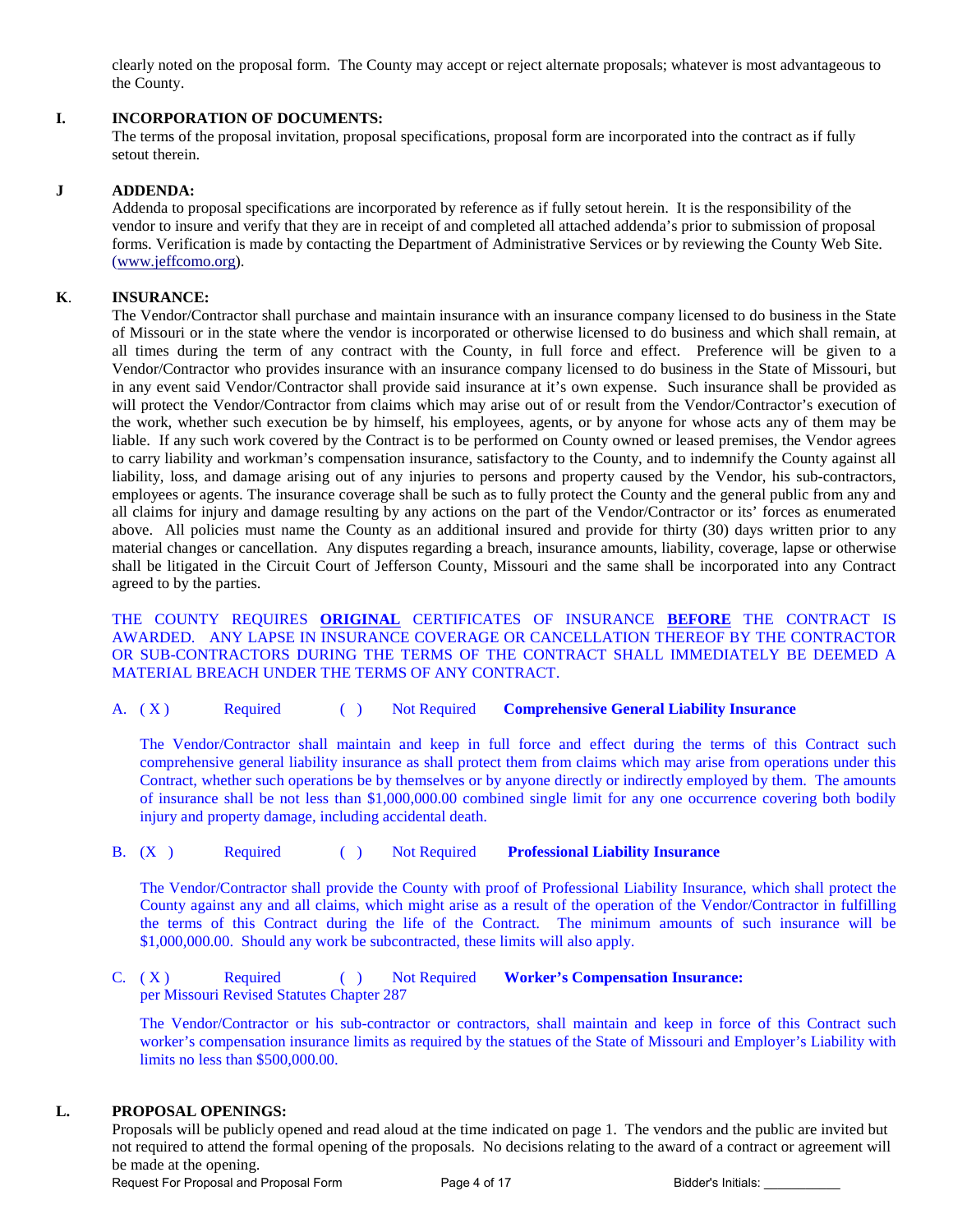### **M. PROPOSAL TABULATIONS:**

Proposal Tabulations will be available 5 to 7 business days following the proposal opening. Proposal submissions are open for public review at the time of the proposal opening. Proposal tabulations are posted on the County's web-site address, [www.jeffcomo.org,](http://www.jeffcomo.org/) under the services tab, Invitation for Bid/Request for Proposal link. **NO COPIES** of proposal tabulations are sent to vendors.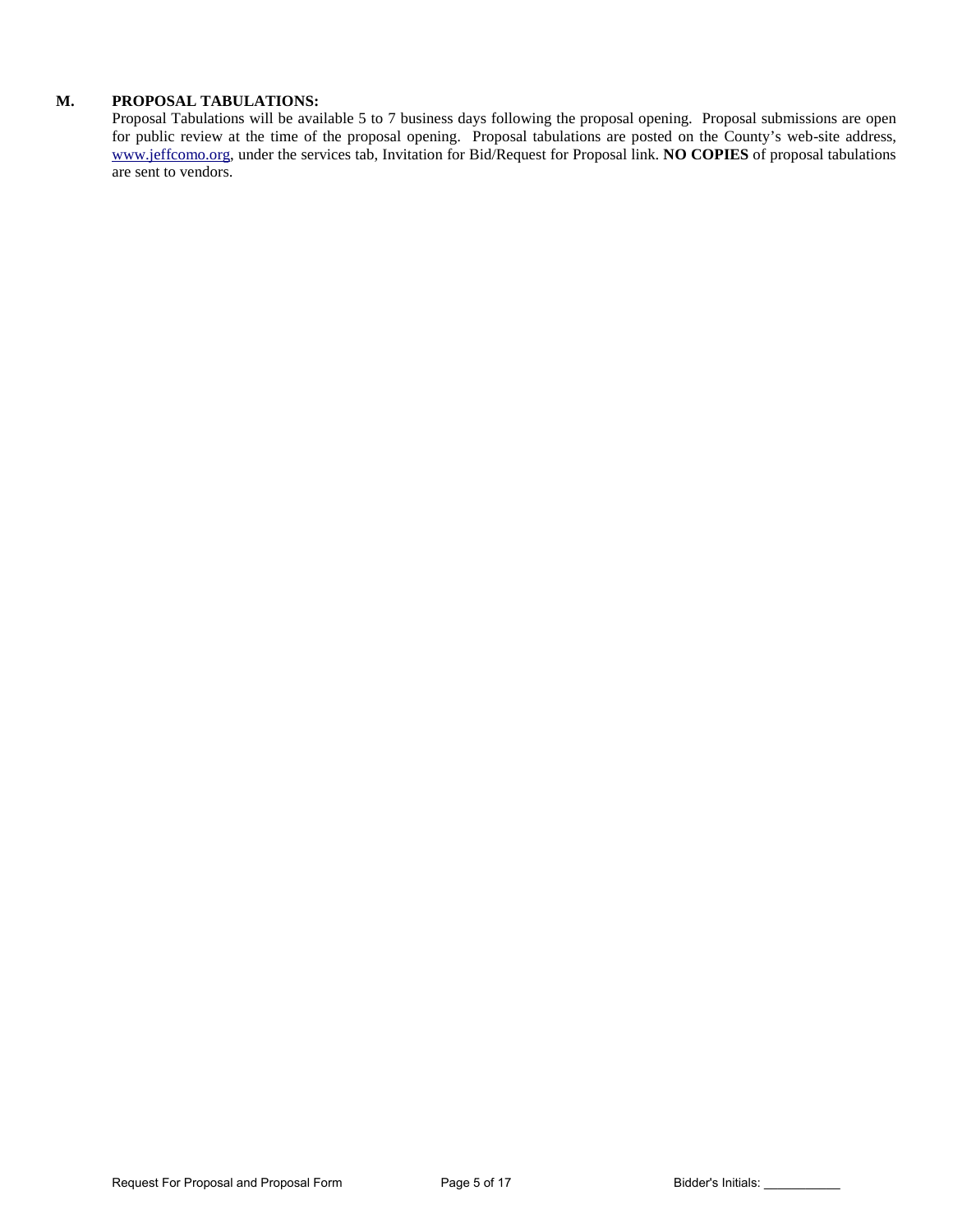# **PROPOSAL FORM AND CONTRACT**

#### **A. PROPOSAL REPRESENTATIONS:**

The vendor, by executing the proposal form certifies that:

- 1. The proposal complies with Request for Proposal, Form and Proposal Specifications.
- 2. The vendor is not debarred or suspended from participation in Federal Assistance programs.

#### **B. TAXES:**

No bid or proposal shall be awarded by Jefferson County unless the prospective bidder provides proof that the bidder does not owe delinquent real or personal property taxes to Jefferson County. The prospective bidder may be required to provide proof in the form of an original paid tax receipt issued by the Jefferson County Collector or a verified affidavit stating that the applicant does not own any real or personal property in Jefferson County.

**Section 135.040 of the Jefferson County Code of Ordinances (Ord. No. 10-0411) requires that no bid or proposal shall be awarded by Jefferson County unless the prospective bidder provides proof that the bidder does not owe delinquent real or personal property, or that the bidder does not own any real or personal property in Jefferson County. All delinquent real or personal property taxes shall be paid, in-full, prior to the award of any bid, or proof shall be provided that the bidder does not own any real or personal property in Jefferson County prior to the award of any bid. Jefferson County considers that the failure to pay any and all real or personal property taxes due Jefferson County, Missouri, the failure to report all real or personal property owned, held or used in Jefferson County, the failure to provide proof thereof, and/or the failure to keep said tax bills current shall be deemed a material breach of the contract and will subject the contract to immediate cancellation. All taxes, due and owing, must be paid in full at the time the bid is awarded by Jefferson County and remain paid during the entire term of the contract unless the prospective bidder provides proof that the bidder does not own real or personal property in Jefferson County. This requirement shall not apply to the award of bids for projects which are funded in whole or in part by Federal funds.**

## **C. CERTIFICATION OF INDEPENDENT PRICE DETERMINATION:**

- 1. The prices in the proposal shall be independently determined, without consultation, communication, or agreement for the purpose of restricting competition as to any matter relating to price with any Vendor or other person.
- 2. Unless otherwise required by law, the prices shall not have been knowingly disclosed by the Vendor prior to opening; or
- 3. No attempt has been made or will be made by the vendor to induce any other person or firm to submit or not to submit a proposal.

## **D. PRICE:**

The price(s) specified in this proposal shall be firm and not subject to contingency or reservation. The vendor represents prices specified in the proposal do not exceed current selling price for the same or substantially similar good or service, and are the same as or lower than other prices charged to the vendor's most favored customer. In the event the stated prices are determined to be higher than the prices for which Supplier has sold the items, or services, to others, this contract price shall be reduced accordingly. **Proposal prices are ALL INCLUSIVE: (Shipping, Handling, Delivery, and Assembly to locations specified by the County). Prices shall be firm for ALL County departments and locations for term of the agreement**.

## **E. MISSOURI DOMESTIC PRODUCT PROCUREMENT ACT:**

Vendor represents that the goods provided comply with Sections 34.350 to 34.359, RSMo, known as the Domestic Product Procurement Act. The act encourages the purchase of products manufactured or produced in the United States, State of Missouri, and Jefferson County, Missouri. Vendor shall include proof of compliance with the Act with the proposal.

#### **F. NON-EXCLUSIVE AGREEMENT:**

The contractor shall understand and agree that the contract shall not be construed as an exclusive agreement and further agrees that the County may secure identical and/or similar services or products from other sources at anytime in conjunction with or in replacement of the contractor's services.

#### **G. DEFINITIONS:**

- 1. The term "County" means the Jefferson County, Missouri and its designated representatives.
- 2. The term "Vendor" means Supplier, Contractor, and Seller and includes designated representatives.
- 3. The term "RFP" means Request for Proposal.
- 4. The term "Agreement/Contract means Binding Agreement, Contract, Request for Purchase, Order.

# **H. INSPECTION, ACCEPTANCE AND APPROVALS:**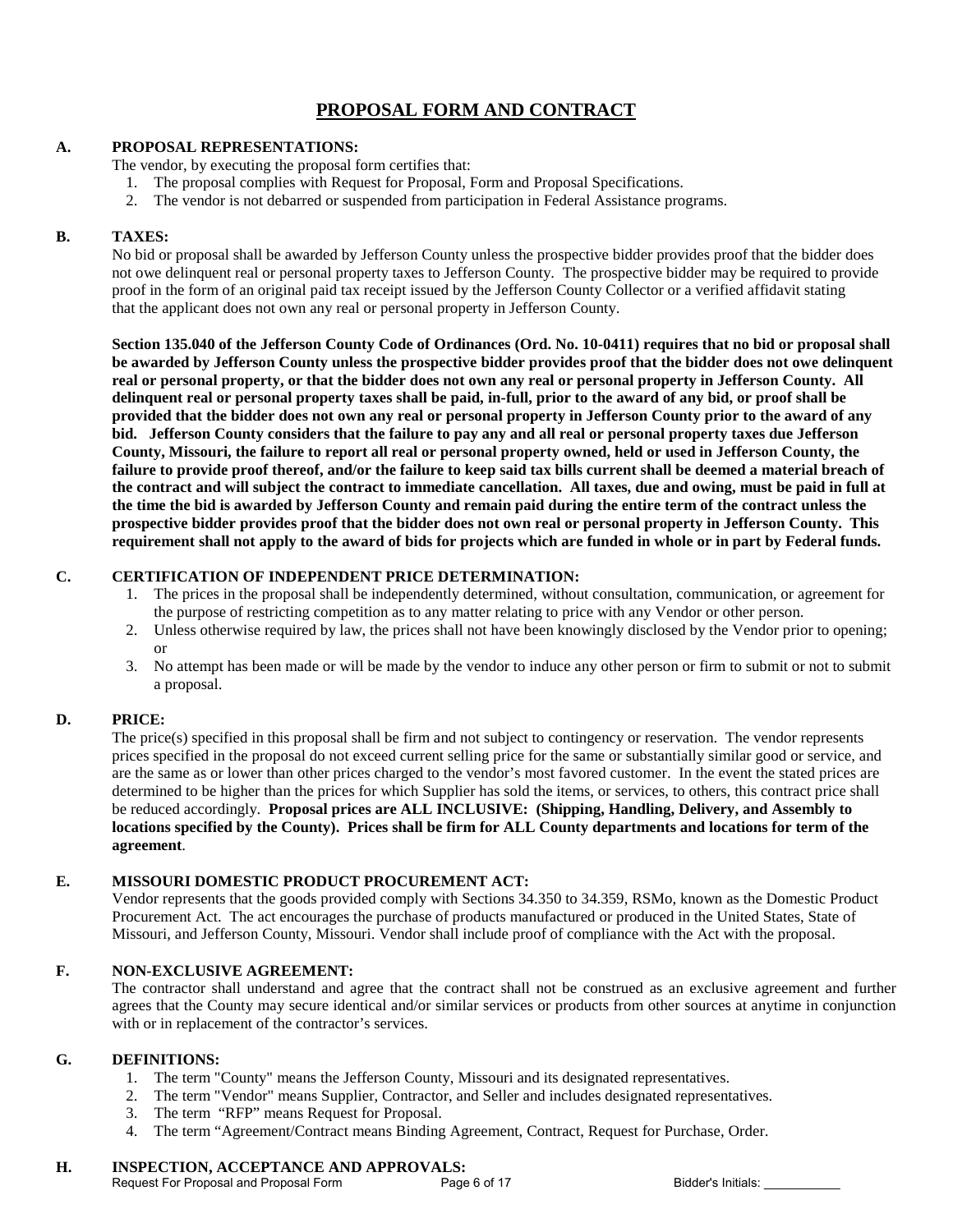Goods shall at all times and places, including the period of manufacture, are subject to inspection and test by County. County will accept or give notice of rejection of goods delivered within a reasonable time after receipt. Acceptance shall not waive any warranty. All goods supplied are subject to final inspection and acceptance by County notwithstanding payment, prior inspections or approvals. County may require prompt replacement or correction of rejected goods at Supplier's expense, including a reduction in price for rejected goods. Supplier shall not resubmit rejected goods to County without prior written approval and instructions from County. In addition, Supplier shall identify resubmitted goods as previously rejected. Supplier shall provide and maintain a quality assurance and control system acceptable to County.

#### **I. WARRANTY:**

Unless otherwise agreed to in writing by the parties, Supplier warrants that items ordered to specifications will conform thereto and to any drawings, samples or other descriptions furnished or adopted by County, or, if not ordered to specifications will be fit and sufficient for the purpose intended, and that all items will be new, merchantable, of good material and workmanship, and free from defect. Such warranties, together with Supplier's service warranties and guarantees, if any, shall survive inspection, test, acceptance of, and payment for the items and shall run to County and its assigns. Except for latent defects, the County shall give notice of any nonconformity to the Supplier within one (1) year after acceptance. County may return for credit or require prompt correction or replacement of the defective or non-conforming goods or have the defective good corrected or replaced at Supplier's expense. Return to Supplier of any defective or non-conforming goods and delivery to County of any corrected or replaced goods shall be at Supplier's expense. Defective or non-conforming items shall not be corrected or replaced without written authorization by County. Goods required to be corrected or replaced shall be subject to the provisions of this clause and the clause hereof entitled "Inspection, Acceptance and Approvals" in the same manner and to the same extent as goods originally delivered under this contract.

### **J. PAYMENT:**

County will pay Supplier for goods upon delivery to, submission of certified invoices and acceptance. The County will not be responsible for articles or services furnished without a purchase order. Price is tax-exempt.

### **K. CHANGE ORDER:**

County may make changes within the general scope of this contract. If any such changes cause an increase or decrease in the cost of or the time required for the performance of any part of the work, whether changed or not changed by any such order, an equitable adjustment shall be made in the price or delivery schedule or both, and any change order shall be in writing. Any claim by a Supplier for adjustment under this clause shall be asserted within fifteen (15) days from the date of receipt of this written order directing the change, provided, however, County, if it decides that the facts justify such action, may receive and act upon such claim asserted at any time prior to final payment.

#### **L. DELIVERIES:**

Deliveries shall be made in strict accordance with any delivery schedule contained in the proposal specification or contract and in the exact quantity ordered. Failure to adhere to delivery schedule is reason for termination in accordance with the "termination" clause. Deliveries are to be made at locations specified by the County at time of Order.

### **M. RESPONSIBILITY FOR SUPPLIES:**

Pursuant to Section 290.560 RSMo, Supplier/Contractor shall employ only Missouri laborers and laborers from nonrestrictive states except that other laborers may be used when Missouri laborers or laborers from nonrestrictive states are not available, or are incapable of performing the particular type of work involved, if so certified by the contractor and approved by the County. Except as otherwise provided, Supplier shall be responsible and bear all risks for loss and damage to goods until delivery at County's facilities, regardless of F.O.B. point, point of inspection or acceptance; and if the goods are rejected.

#### **N. SUBCONTRACTS:**

Supplier shall not enter into any subcontract(s) in excess of \$25,000 or 20% of this contract price; whichever is less, for any goods without County's prior written approval.

#### **O. CHOICE OF LAW:**

This proposal and contract shall be governed and interpreted according to the laws of the State of Missouri. Venue for any court action shall be in Jefferson County, Missouri.

#### **P. TERMINATION:**

1. General: Performance of work may be terminated by the County in whole, or from time to time in part, whenever County shall determine that such termination is in the best interests of County. Termination shall be affected by delivery to Supplier of a Notice of Termination specifying the extent to which performance of work is terminated and the date upon which such termination becomes effective. If such notice does not state termination is pursuant to subparagraph 2, 3, or 4 of this paragraph, County shall have the right to so indicate within thirty (30) days. If no notice is delivered within the thirty (30) day period, or such longer periods as is mutually agreed to by the parties, the original Notice of Termination shall be deemed to be issued pursuant to subparagraph 1 of this paragraph.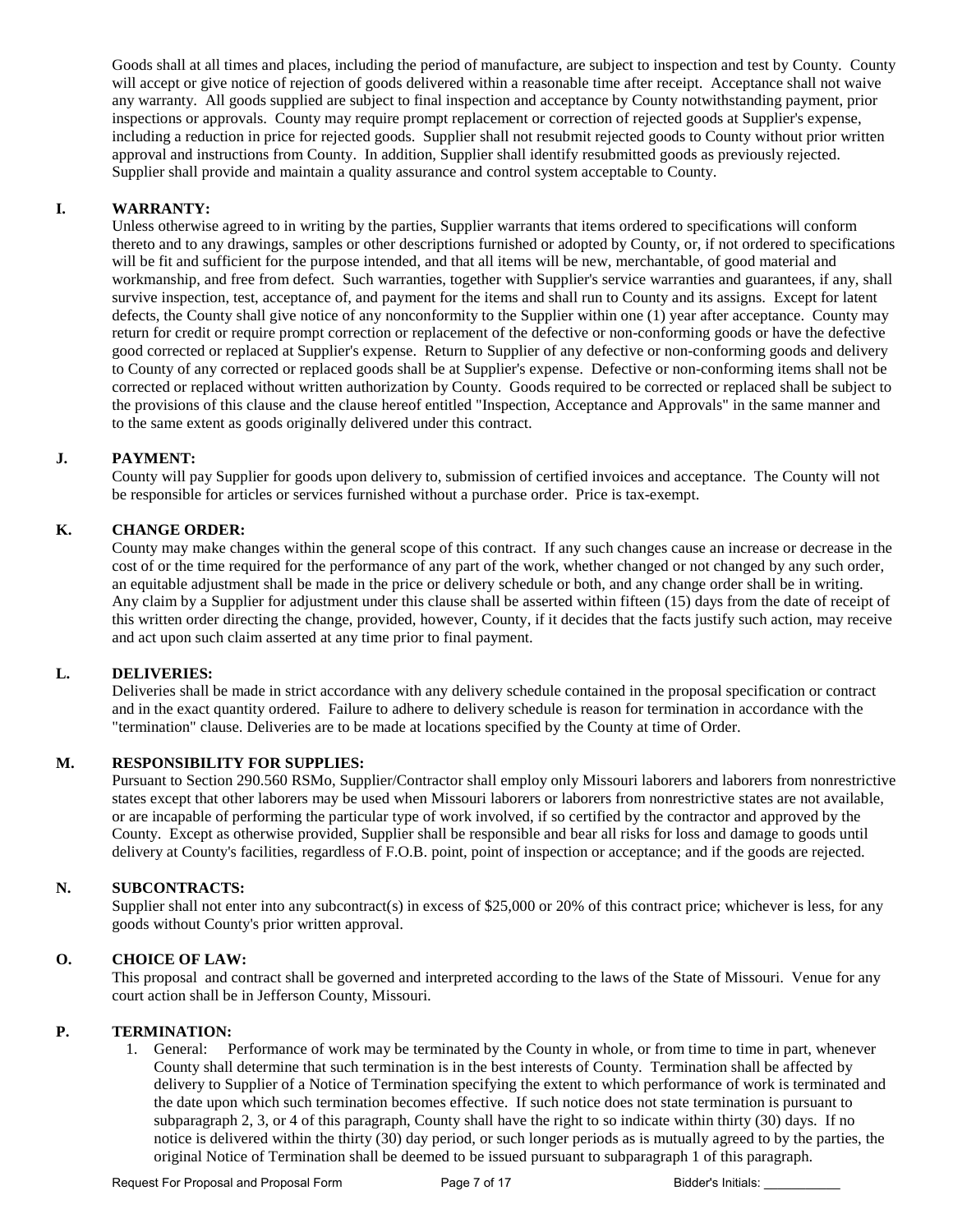- 2. Bankruptcy or Insolvency: In the event bankruptcy proceedings are commenced by or against Supplier or under any provisions of the United States Bankruptcy Act or for the appointment of a receiver or trustee or a general assignment for the benefit of creditors of either party, County shall be entitled to terminate without further cost or liability.
- 3. **Section 135.040 of the Jefferson County Code of Ordinances (Ord. No. 10-0411) requires that no bid or proposal shall be awarded by Jefferson County unless the prospective bidder provides proof that the bidder does not owe delinquent real or personal property, or that the bidder does not own any real or personal property in Jefferson County. All delinquent real or personal property taxes shall be paid, in-full, prior to the award of any bid, or proof shall be provided that the bidder does not own any real or personal property in Jefferson County prior to the award of any bid. Jefferson County considers that the failure to pay any and all real or personal property taxes due Jefferson County, Missouri, the failure to report all real or personal property owned, held or used in Jefferson County, the failure to provide proof thereof, and/or the failure to keep said tax bills current shall be deemed a material breach of the contract and will subject the contract to immediate cancellation. All taxes, due and owing, must be paid in full at the time the bid is awarded by Jefferson County and remain paid during the entire term of the contract unless the prospective bidder provides proof that the bidder does not own real or personal property in Jefferson County. This requirement shall not apply to the award of bids for projects which are funded in whole or in part by Federal funds.**
	- 4. Default: County may terminate the whole Contract or any part in either of the following circumstances:
		- a. If supplier fails to deliver the items required by the contract within the time specified; or
		- b. If supplier fails to perform any of the other provisions of the contract, or so fails to make progress as to endanger performance of the contract in accordance with its terms, and in either of these two circumstances does not cure such failure within a period of ten (10) days after notice from County specifying such failure. In the event of termination under subparagraph 1, County shall have the right to procure, on such terms and in such manner as it may deem appropriate, items similar to those terminated, and to recover from Supplier the excess cost for such similar items provided, however, Supplier shall not be liable for such excess costs where the failure upon which the termination is based has arisen out of causes beyond the control of Supplier and without the fault or negligence of Supplier. Such causes shall be deemed to include fires, floods, earthquakes, strikes, and acts of the public enemy. The rights of County provided in subparagraph 1 shall be in addition to any other rights provided by law or the contract.
		- c. In the event of the Supplier's non-compliance with the provisions as set forth. This Contract may be cancelled, terminated or suspended in whole or in part and the supplier may be declared ineligible for further County contracts. The rights and remedies of the County provided in this paragraph shall not be exclusive but are in addition to any remedies provided in this Contract or as provided for by law.

## **Q. NOTICE AND SERVICE THEREOF:**

Any notice from the County shall be in writing and considered delivered and the service thereof completed when said notice is posted, by certified or regular mail, to the Supplier, at the address stated on the proposal form.

#### **R. CONTRACT TERM:**

Performance shall be governed solely by the terms and conditions as set forth in the Request for Proposal, Proposal Specifications, Proposal Form and the Contract notwithstanding any language contained on any invoice, shipping order, bill of lading or other document furnished the Seller at any time and the acceptance by the County for any goods furnished.

#### **S. COMPLIANCE WITH APPLICABLE LAWS:**

Supplier warrants it has complied with all applicable laws, rules and ordinances of the United States, Missouri or any other Governmental authority or agency in the manufacture or sale of the goods, including but not limited to all provisions of the Fair Labor Standards Act of 1938, as amended.

#### **T. ACTS OF GOD:**

No party shall be liable for delays, nor defaults due to Acts of God or the public enemy, riots, strikes, fires, explosions, accidents, governmental actions of any kind or any other causes of a similar character beyond its control and without its fault or negligence.

#### **U. SELLER'S INVOICES:**

Invoices shall contain the following information. Contract number (if any), Purchase Order Number, Item number, contract description of goods or services, sizes, quantities, unit prices and extended totals. Invoices for and inquiries regarding payment should be addressed to the County Accounts Payable Clerk.

#### **V. APPROVAL:**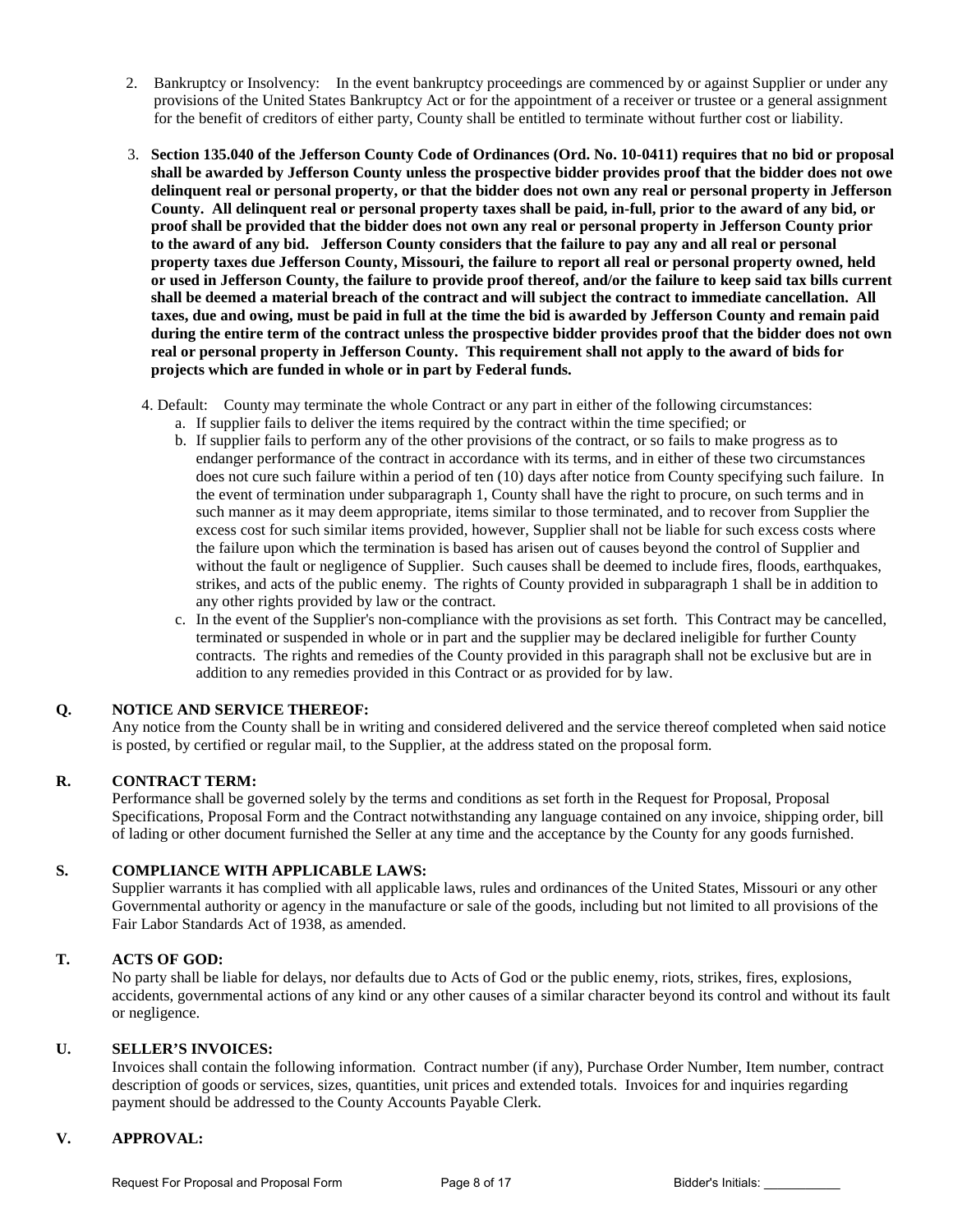It is agreed the acceptance of a proposal shall not be valid and binding upon the County until approved by the County Purchasing Agent, County Council and County Counselor.

## **W. INDIVIDUAL, PARTNERSHIPS, CORPORATIONS:**

Indicate: [ ] Individual: [ ] Partnership: [ ] Corporation.

Incorporated in the State of \_\_\_\_\_\_\_\_\_\_\_\_\_\_\_\_\_\_\_\_\_\_\_\_\_\_\_\_.

#### **X. LITIGATION:**

This agreement shall be interpreted under the laws of the State of Missouri. Any disagreements, questions, controversies, litigation or other causes of action whatsoever arising from or under the terms of this agreement shall be resolved in the trial courts of 23rd Judicial Circuit Court of the State of Missouri-Hillsboro, Missouri.

**Y. LANGUAGE:** Bids and all related documents will only be accepted in the English Language.

# THE INVITATION FOR BID / REQUEST FOR PROPOSAL NOTICES ARE POSTED ON THE JEFFERSON COUNTY, MISSOURI WEBSITE AT [WWW.JEFFCOMO.ORG](http://www.jeffcomo.org/) LOCATED UNDER THE SERVICES TAB, INVITATION FOR BID / REQUEST FOR PROPOSAL LINK.

# **SPECIFICATION CONTACT**

# **JEANNIE GOFF – COUNTY CLERK - 636 797 5483**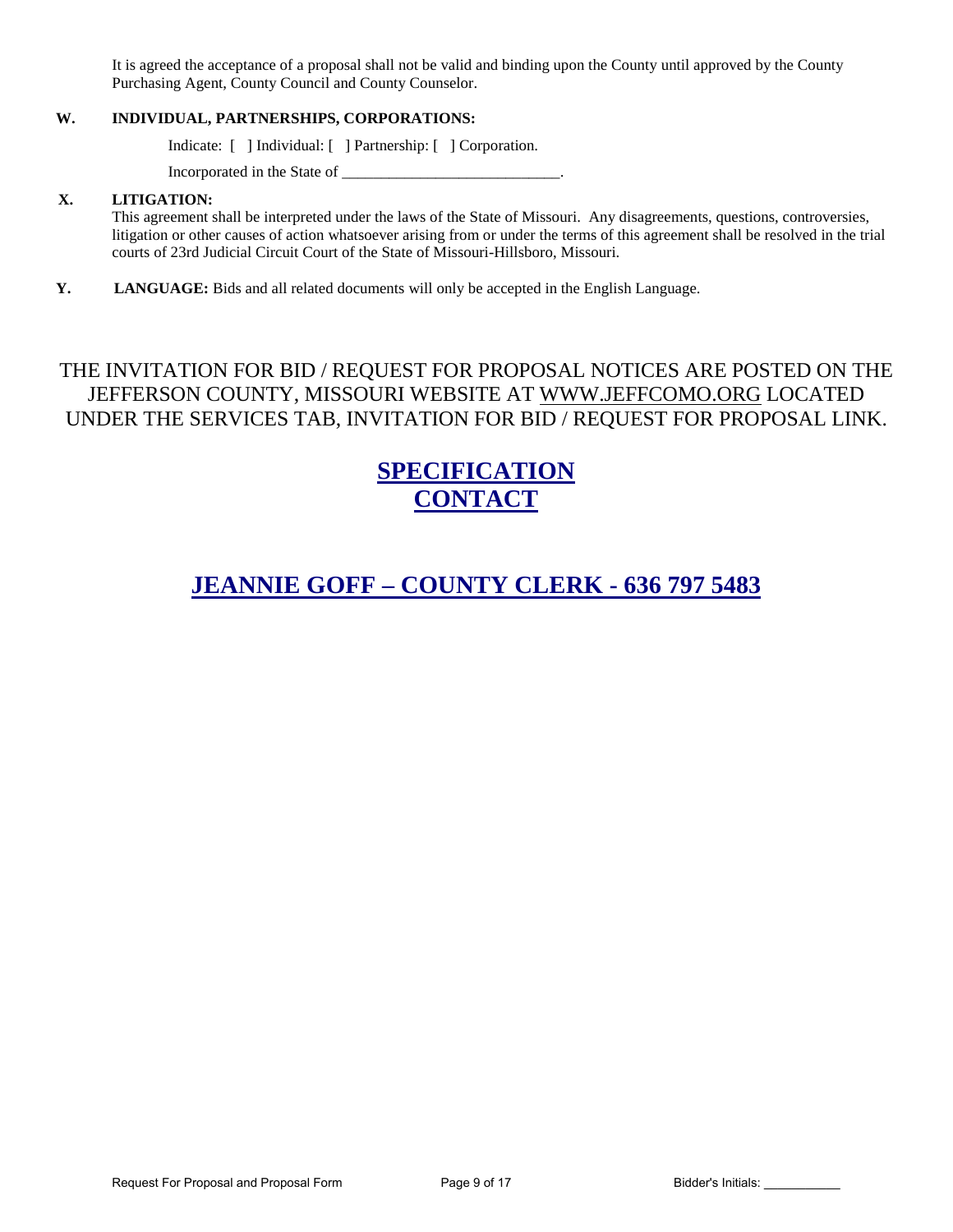## **AFFIDAVIT OF WORK AUTHORIZATION**

The grantee, sub grantee, contractor or subcontractor who meets the section 285.525, RSMo definition of a business entity must complete and return the following Affidavit of Work Authorization.

| Comes now                                                  | (Name of Business Entity Authorized Representative) as                                                           |
|------------------------------------------------------------|------------------------------------------------------------------------------------------------------------------|
|                                                            | (Position/Title) first being duly sworn on my oath, affirm                                                       |
|                                                            | (Business Entity Name) is enrolled and will continue to participate in the                                       |
|                                                            | E-Verify federal work authorization program with respect to employees hired after enrollment in the program      |
|                                                            | who are proposed to work in connection with the services related to                                              |
|                                                            | (Bid/Grant/Subgrant/Contract/Subcontract) for the duration of the grant, subgrant, contractor, or subcontractor, |
|                                                            | if awarded in accordance with subsection 2 of section 285.530, RSMo. I also affirm that                          |
|                                                            | (Business Entity Name) does not and will not knowingly employ a person                                           |
|                                                            | who is an unauthorized alien in connection with the contracted services related to                               |
|                                                            | (Bid/Grant/Subgrant/Contract/Subcontract) for the duration of                                                    |
| the grant, subgrant, contract, or subcontract, if awarded. |                                                                                                                  |

*In Affirmation thereof, the facts stated above are true and correct. (The undersigned understands that false statements made in this filing are subject to the penalties provided under section 575.040, RSMo.)* 

| Authorized Representative's Signature                                                                                      | <b>Printed Name</b> |        |
|----------------------------------------------------------------------------------------------------------------------------|---------------------|--------|
| Title                                                                                                                      | Date                |        |
| Subscribed and sworn to before me this $\frac{\overline{\text{OAY}}}{}$ of $\frac{\overline{\text{MONTH, YEAR}}}{}$ . I am |                     |        |
|                                                                                                                            |                     |        |
|                                                                                                                            |                     |        |
| (NAME OF STATE)                                                                                                            |                     | (DATE) |
| <b>Signature of Notary</b>                                                                                                 | Date                |        |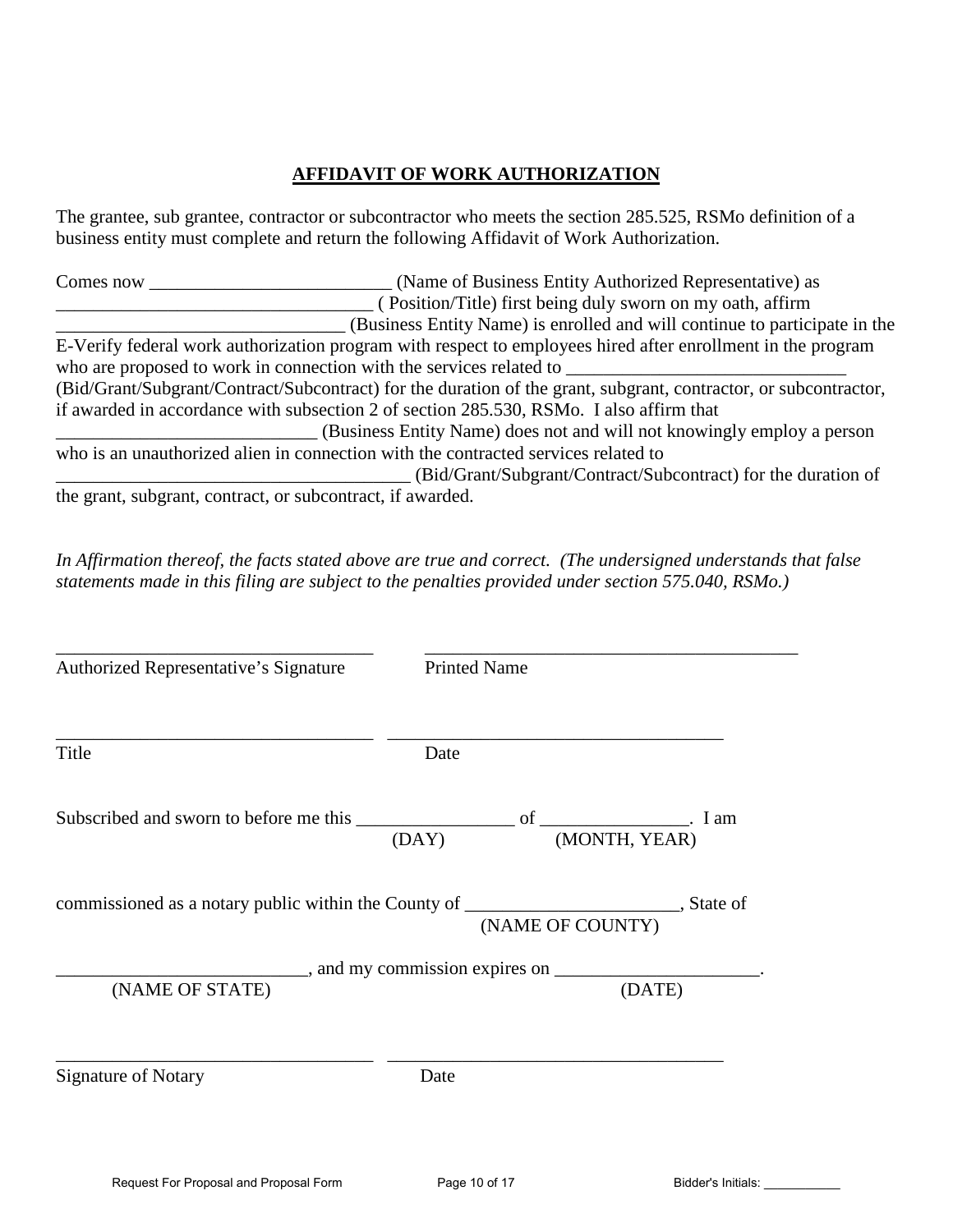# **AFFIDAVIT OF WORK AUTHORIZATION**

(Continued)

## **CURRENT BUSINESS ENTITY STATUS**

I certify that \_\_\_\_\_\_\_\_\_\_\_\_\_\_\_\_\_\_\_\_\_\_\_\_\_\_\_\_\_ (Business Entity Name) **MEETS** the definition of a business entity as defined in section 285.525, RSMo pertaining to section 285.530, RSMo as stated above.

> Representative's Name<br>Representative's Signature (Please Print)

 $\overline{\phantom{a}}$  ,  $\overline{\phantom{a}}$  ,  $\overline{\phantom{a}}$  ,  $\overline{\phantom{a}}$  ,  $\overline{\phantom{a}}$  ,  $\overline{\phantom{a}}$  ,  $\overline{\phantom{a}}$  ,  $\overline{\phantom{a}}$  ,  $\overline{\phantom{a}}$  ,  $\overline{\phantom{a}}$  ,  $\overline{\phantom{a}}$  ,  $\overline{\phantom{a}}$  ,  $\overline{\phantom{a}}$  ,  $\overline{\phantom{a}}$  ,  $\overline{\phantom{a}}$  ,  $\overline{\phantom{a}}$ Authorized Business Entity Authorized Business Entity

 $\overline{\phantom{a}}$  ,  $\overline{\phantom{a}}$  ,  $\overline{\phantom{a}}$  ,  $\overline{\phantom{a}}$  ,  $\overline{\phantom{a}}$  ,  $\overline{\phantom{a}}$  ,  $\overline{\phantom{a}}$  ,  $\overline{\phantom{a}}$  ,  $\overline{\phantom{a}}$  ,  $\overline{\phantom{a}}$  ,  $\overline{\phantom{a}}$  ,  $\overline{\phantom{a}}$  ,  $\overline{\phantom{a}}$  ,  $\overline{\phantom{a}}$  ,  $\overline{\phantom{a}}$  ,  $\overline{\phantom{a}}$ Business Entity Name Date

As a business entity, the grantee, sub grantee, contractor, or subcontractor must perform/provide the following. The grantee, sub grantee, contractor, or subcontractor shall check each to verify completion/submission:

□ Enroll and participate in the E-Verify federal work authorization program (Website: [http://www.dhs.gov/e-verify;](http://www.dhs.gov/e-verify) Phone: 888-464-4218: Email: [e-verify@dhs.gov\)](mailto:e-verify@dhs.gov) with respect to the employees hired after enrollment in the program who are proposed to work in connection with the services required herein;

AND

□ Provide documentation affirming said company's/individual's enrollment and participation in the E-Verify federal work authorization program. Documentation shall include a page from the E-Verify Memorandum of Understanding (MOU) listing the grantee's, subgrantee's, contractor's, or subcontractor's name and the MOU signature page completed and signed, at minimum, by the grantee, subgrantee, contractor, or subcontractor and the Department of Homeland Security – Verification Division; (if the signature page of the MOU lists the grantee's, subgrantee's, contractor's, or subcontrator's name, then no additional pages of the MOU must be submitted).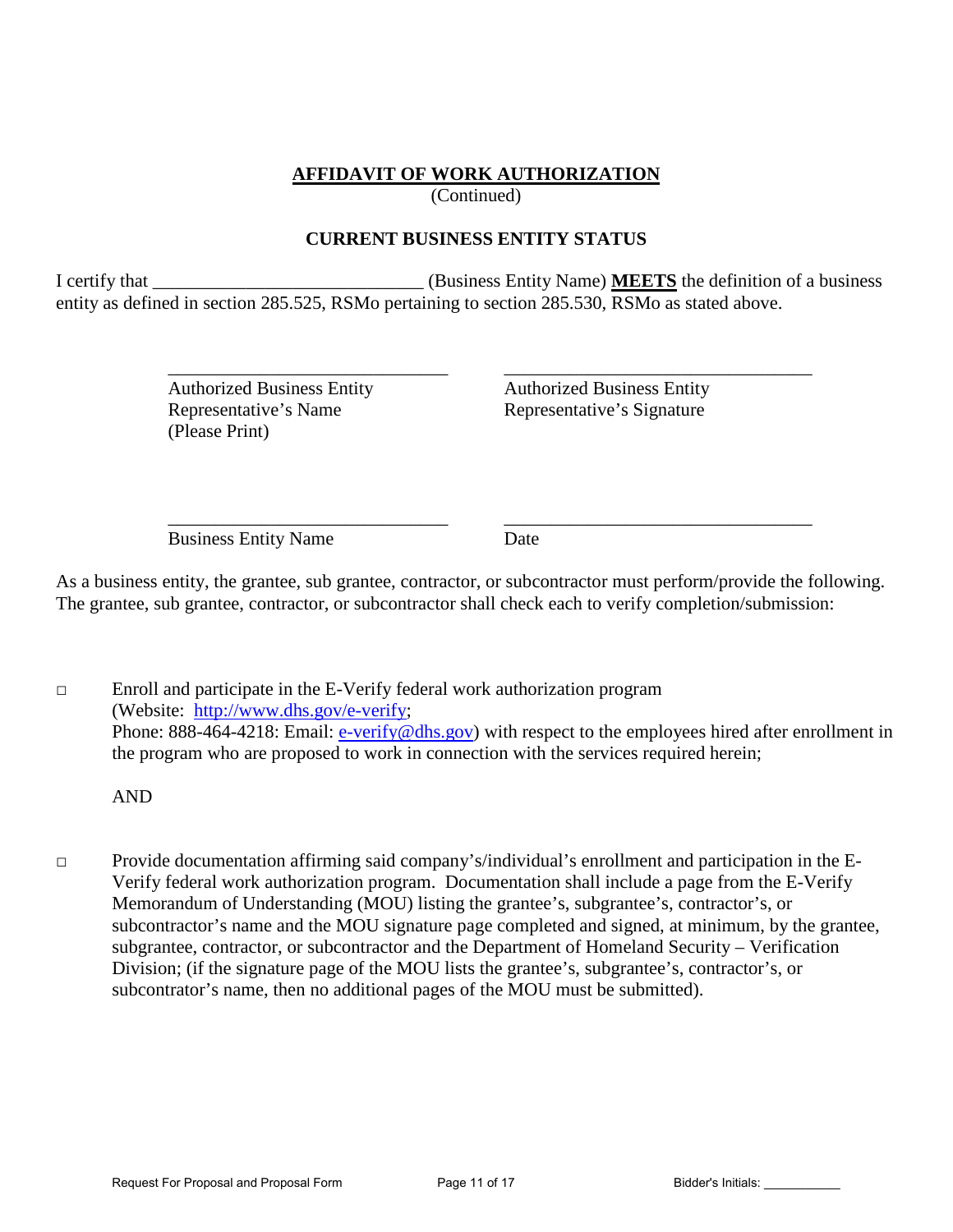## **CERTIFICATION REGARDING DEBARMENT, SUSPENSION, INELIGIBILITY AND VOLUNTARY EXCLUSION**

This certification is required by the regulations implementing Executive Order 12549, Debarment and Suspension, 43 CFR Part 12, Section 12.510, Participants' responsibilities. The regulations were published as Part VII of the May 26, 1988 Federal Register (pages 19160-19211). For further assistance in obtaining a copy of the regulations, contact the U.S. Department of the Interior, Acquisition and Assistance Division, Office of Acquisition and Property Management, 18<sup>th</sup> and C Streets, NW, Washington, D.C. 20240.

# (BEFORE COMPLETING CERTIFICATION, READ INSTRUCTIONS)

 (1) The prospective participant certifies, by submission of this proposal, that neither it nor its principals is presently debarred, suspended, proposed for debarment, declared ineligible or voluntarily excluded from participation in this transaction by any federal department or agency.

(2) Where the prospective participant is unable to certify to any of the statements in this certification, such prospective participant shall attach an explanation to this proposal.

Name and Title of Authorized Representative

Signature Date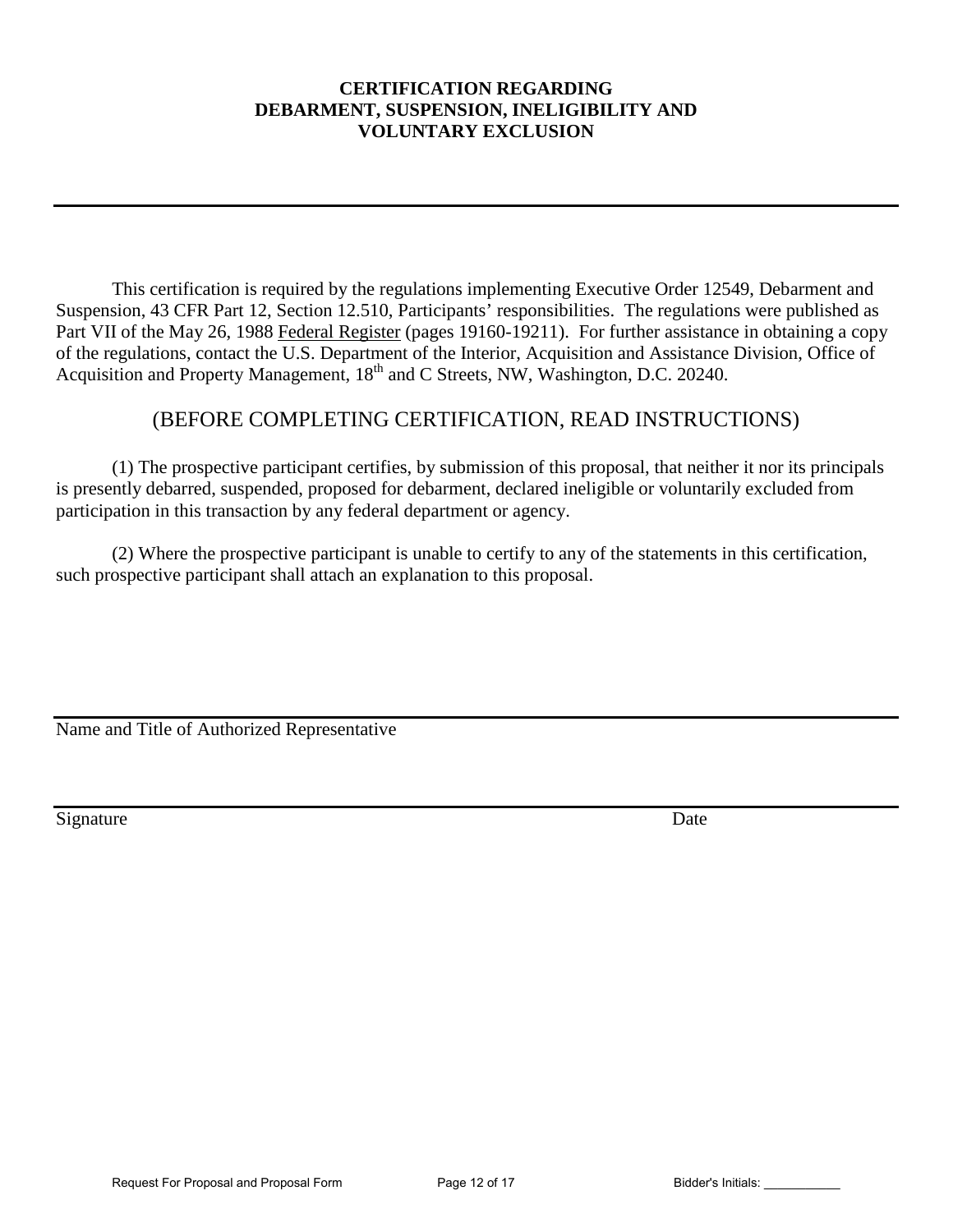## **Instructions for Certification**

1. By signing and submitting this proposal, the prospective participant is providing the certification set out below.

2. The certification in this clause is a material representation of fact upon which reliance was placed when this transaction was entered into. If it is later determined that the prospective participant knowingly rendered an erroneous certification, in addition to other remedies available to the federal government, the department or agency with which this transaction originated may pursue available remedies, including suspension and / or debarment.

3. The prospective participant shall provide immediate written notice to the person to which this proposal is submitted if at any time the prospective participant learns that its certification was erroneous when submitted or has become erroneous by reason of changed circumstances.

4. The terms "covered transaction", "debarred", "suspended", "ineligible", "participant", "person", "primary covered transaction", "principal", "proposal" and "voluntarily excluded", as used in this clause, have the meanings set out in the Definitions and Coverage Sections of rules implementing Executive Order 12549.

5. The prospective participant agrees by submitting this proposal that, should the proposed covered transaction be entered into, it shall not knowingly enter into any covered transaction with a person who is debarred, suspended, declared ineligible or voluntarily excluded from participation in this covered transaction, unless authorized by the department or agency with which this transaction originated.

6. The prospective participant further agrees by submitting this proposal that it will include this clause titled "Certification Regarding Debarment, Suspension, Ineligibility and Voluntary Exclusion", without modification, in all covered transactions and in all solicitations for covered transactions.

7. A participant in a covered transaction may rely upon a certification of a prospective participant in a covered transaction that it is not debarred, suspended, ineligible or voluntarily excluded from the covered transaction, unless it knows that the certification is erroneous. A participant may decide the method and frequency.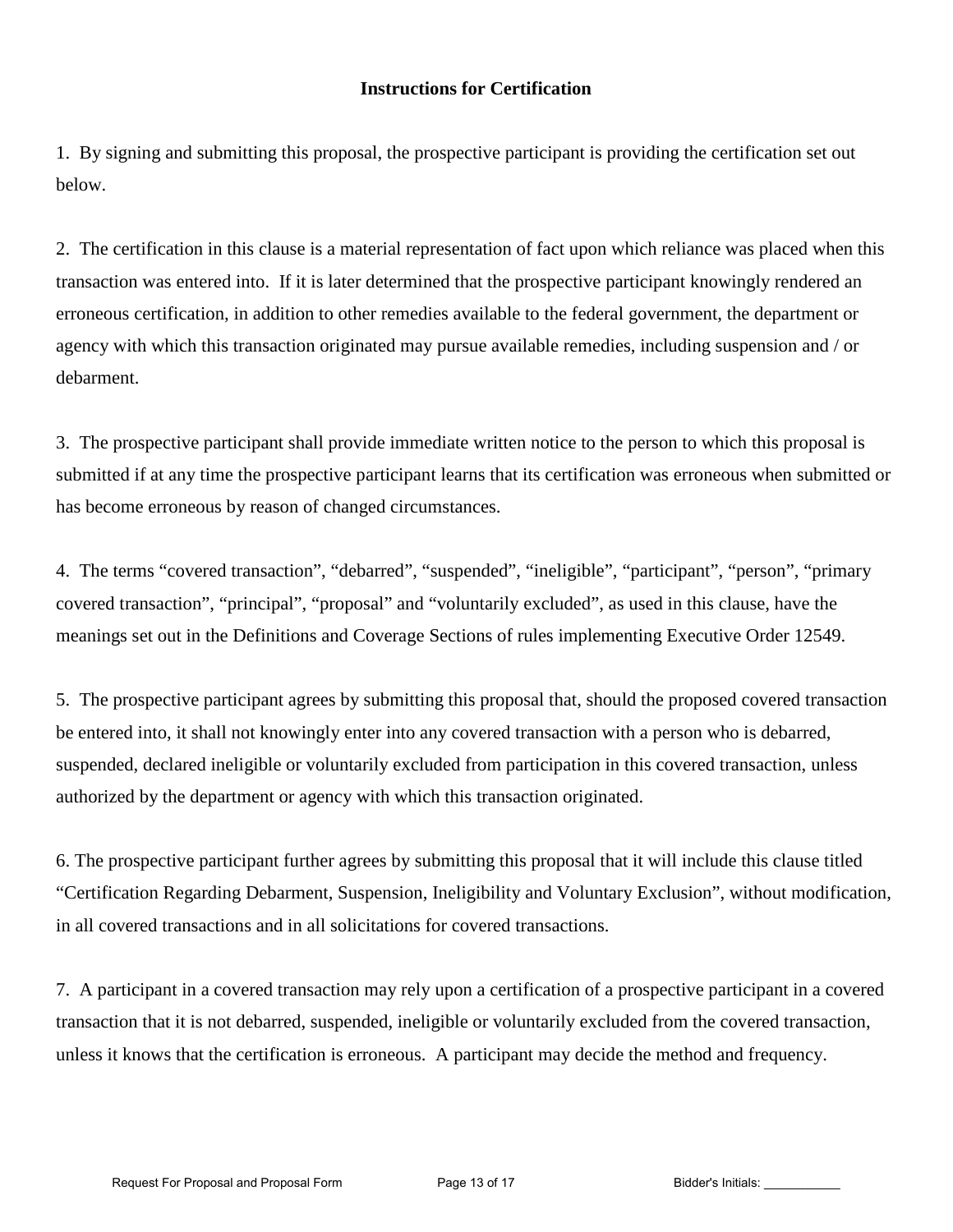# **1. SUMMARY AND BACKGROUND**

The Department of the County Clerk / Election Authority of Jefferson County, Missouri is currently accepting proposals for an elections logistics and operations management system. The existing county systems for managing an election include many internally developed tools and business processes. While these processes have been extremely effective in running elections with integrity, the county is currently looking for ways to improve efficiency through technology.

The purpose of this Request for Proposal (RFP) is to solicit proposals from various candidate organizations, conduct a fair and extensive evaluation based on criteria listed herein, and select the candidate who best fulfills the business needs of Jefferson County, Missouri.

The county seat and administrative offices of Jefferson County, Missouri are located in the City of Hillsboro. The county has a population of 219,480 and approximately 144,660 registered voters. Elections are administered by the Department of the County Clerk / Election Authority.

## **Description of Deliverable**

Jefferson County, Missouri is seeking a provider with an existing, out-of-the-box solution that utilizes the latest web-based technology. The solution must be user friendly and intuitive. It is important that the system will provide significant, demonstrated savings of staff time and effort conducting the work that is necessary to administer elections.

The county is looking for a hosted, SaaS (Software as a Service) solution. The system must be secured with industry best-practice security technologies, and accessible from any location with an encrypted internet connection. The system design and layout should be simple for users to learn and implement. It also should allow significant ongoing user configuration. Comprehensive user documentation and an ongoing support plan are also considered important aspects of the deliverable.

As improvements and upgrades are made to the system by the vendor, these improvements must be seamlessly provided and delivered to the county without business interruption. Submission must include fee structure for any customizations to system requested by and for Jefferson County.

Vendor must be able to provide on-site training. This will include availability for on-site training and support for the two day prior to and two days following the first election in which the system has been utilized.

# **2. PROPOSAL GUIDELINES**

This Request for Proposal represents the requirements for an open and competitive process. All costs included in proposals must include any and all deliverables, ongoing support, or estimated on-site services.

# **3. SYSTEM REQUIREMENTS**

The following requirements and criteria must be met in order to be a finalist for consideration:

- Intuitive and user friendly interface that requires minimal formal training.
- Consistency of design elements across all interfaces within the system.
- Assignment of election judges and ability to track assignments throughout the election cycle.
- A detailed report of judge assignments by precinct, including party and contact information for each judge.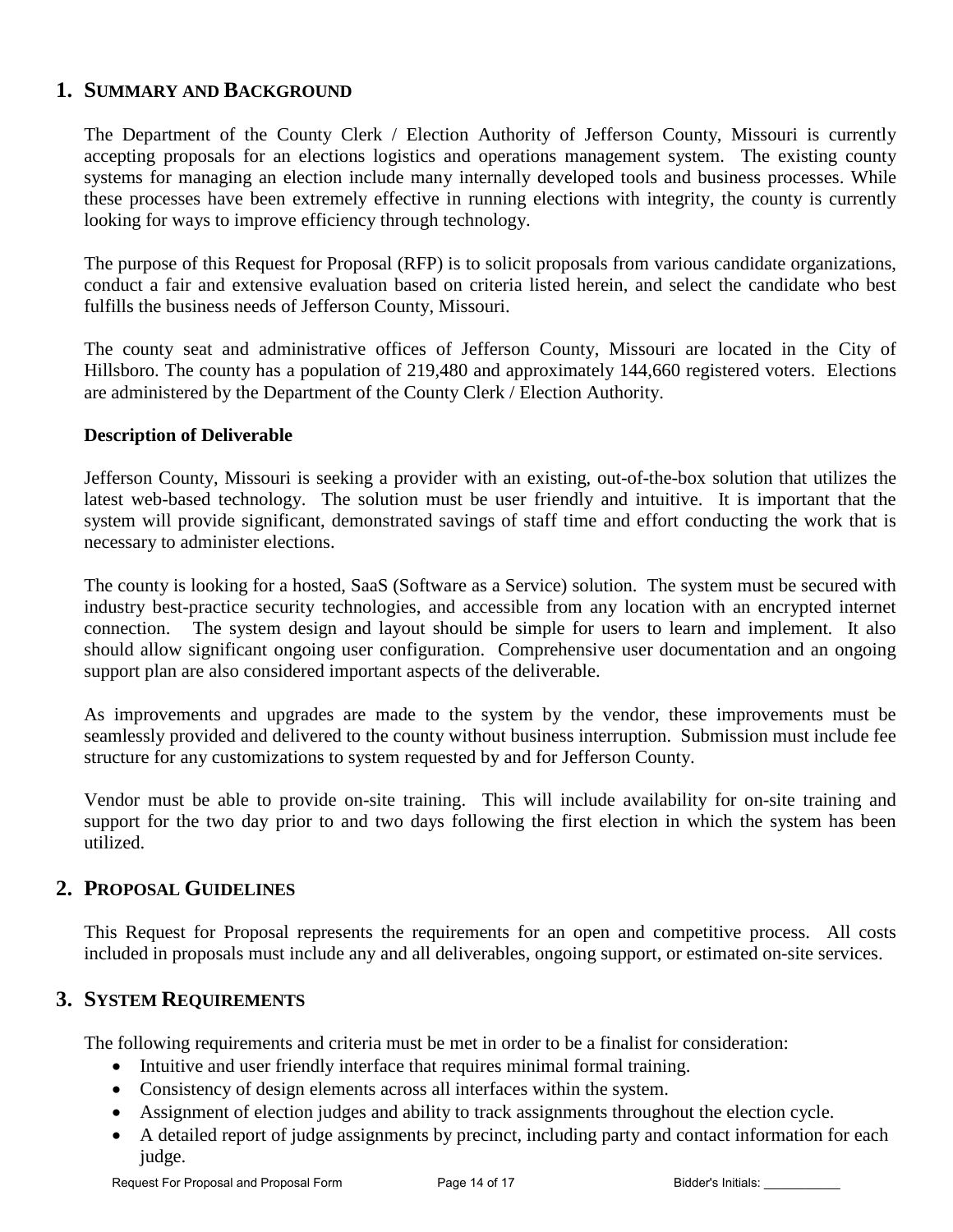- Ability to send communications to election judges.
- A letter that can be sent to each election judge that details their specific assignments for the election cycle, any assigned training, absentee ballot applications, and any other specific instructions.
- A report to ensure adequate poll worker coverage and party balance at each polling place.
- Create and manage training classes.
- Easily assign election judges to class rosters.
- A Report that lists all judges who have missed training classes, including each training class that was not attended.
- Payroll processing for election judges, including the ability to track any and all hours worked during the election cycle, as well as training, mileage, and expense reimbursements.
- A single, simple data entry interface for all payroll items.
- Must generate time reporting and expense reimbursement forms—including assigned judges—for each polling place.
- Group payroll items into multiple payment batches.
- Management reporting of aggregate payroll numbers with filtering by activity, election, training type, and/or assignment types.
- A letter that can be sent to each judge that details all work completed within an election cycle and the payroll amount for each item.
- Reminder letters that can be sent to election judges regarding upcoming assignments or training classes.
- Ability to send all letters via email or post, including label generation. The preferred communication channel (email or post) must be configurable for each recipient.
- Ensure that communications are not inadvertently sent multiple times to the same recipient.
- A report and export of all election payroll data that can be uploaded to a third-party payroll system via Excel or CSV file formats.
- Formal agreements with polling places including language that may be modified by the Jefferson County legal department. Agreements must include a section for polling place staff to review and provide up-to-date facility and contact information.
- Letter to remind each polling place of the use of their facility in an imminent upcoming election, including pertinent information for polling place staff.
- Printable lists of polling places, including detailed contact and election-day coordination information.
- Manage the optional payment of invoices for the election use of polling place facilities.
- Ability to manage voting equipment, including a detailed log and audit trail of all equipment maintenance, testing, usage, and any other event.
- Ability to assign voting equipment to a specific polling place for election-day usage.
- Ability to create and manage delivery routes to polling places, including detailed packing and equipment lists.
- Ability to generate official election notices and send these notices directly to the publishing periodical(s).
- Ability to generate official certificates of completion for the internal and public testing of election equipment.
- All election parameters must be configurable and maintainable by Jefferson County. This includes jurisdictions, districts, precincts, and offices.
- Creation of new election cycles must auto-generate election parameters, automatically adding any applicable offices to the election.
- Must be able to configure and track ballot questions.
- System-generated communications must be configurable by Jefferson County on demand within the user interfaces.
- Use industry best-practice security measures and technologies.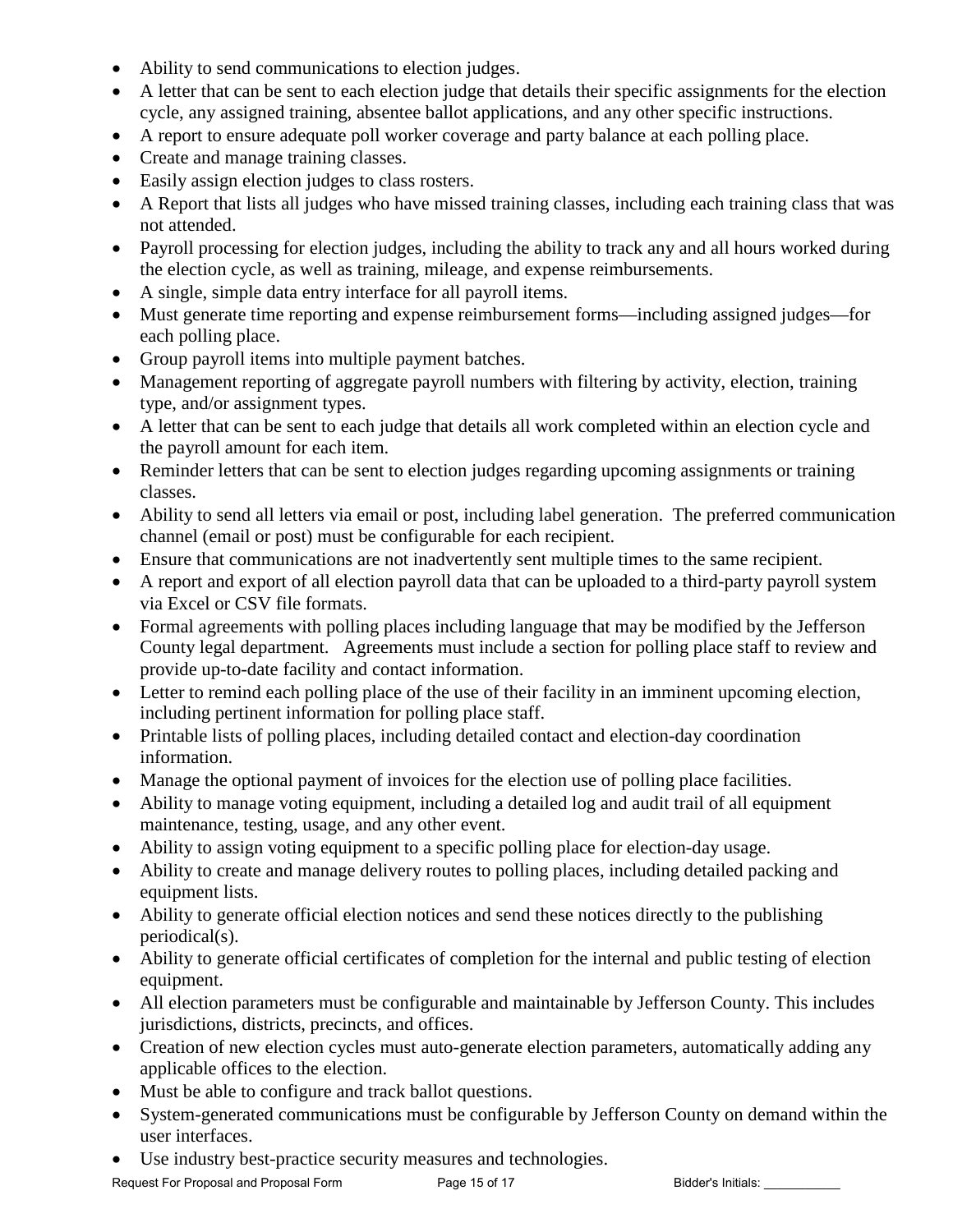- Allow each of the user's access to be individually restricted and granted by system function. All rights must be configurable by the Jefferson County Clerk's office.
- Pricing must include any and all users (including temporary employees) within Jefferson County, with access to the system managed by the Jefferson County Clerk's office.
- A Single, integrated database that eliminates duplicate data entry across features and functions of the system.
- New releases of the product must be included in licensing fees. New releases must be regularly and seamlessly implemented within Jefferson County.
- New features that are designed to benefit other jurisdictions must be included in the product without additional fees or costs to Jefferson County.

## **4. REQUEST FOR PROPOSAL AND PROJECT TIMELINE**

## **Request for Proposal Timeline:**

Evaluation of proposals will be conducted from April 3, 2013, until April 10, 2013. If additional information or discussions are needed with any respondent during this window, the respondent(s) will be notified.

The selection decision for the winning bidder will be made no later than April 10, 2013.

Upon notification, the county will move forward with the contract and implementation planning immediately. Final contract signing will be completed upon approval of the County.

## **Implementation Timeline:**

System implementation phase must be upon approval of the county, and system must be installed and functioning within two weeks. On-site training will also be provided as part of the implementation.

## **5. BIDDER QUALIFICATIONS**

Bidders should provide the following items as part of their proposal for consideration:

- A minimum of at least 8 years of demonstrated expertise and experience in elections management software.
- Reference information for 2 U.S. counties currently using the system.
- Must be able to implement the system and bring it fully online for county use within 2 weeks of signing the contract.
- Must include a project plan for implementation, including resources you will assign to this project (total number, role, title, names of individuals).
- Must be able to provide on-site training and implementation services.